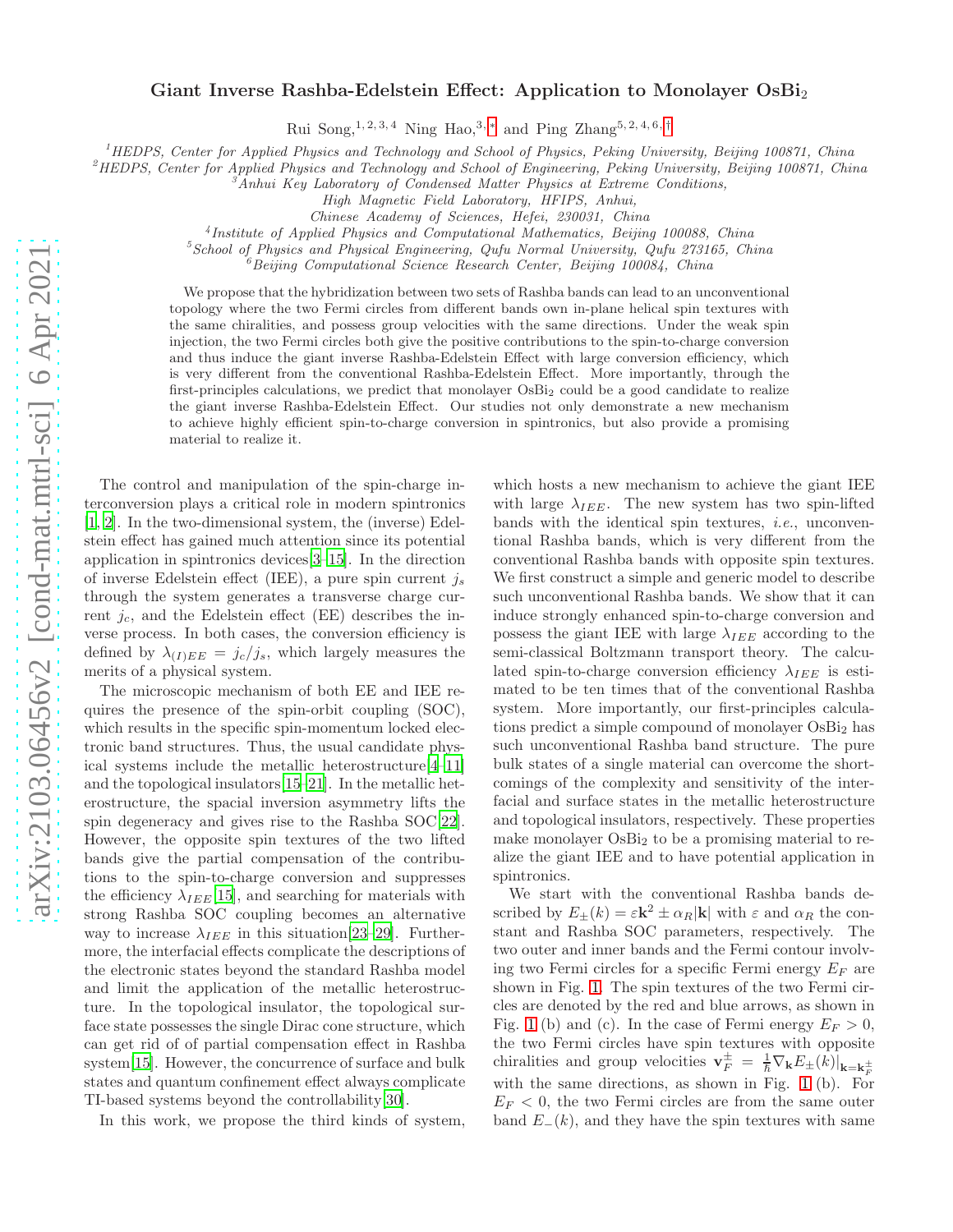

<span id="page-1-0"></span>FIG. 1: (a) The conventional Rashba band structure. (b) and (c) The spin textures of two Fermi circles when Fermi energy  $E_F > 0$  and  $E_F < 0$ , respectively.

chiralities but group velocities  $\mathbf{v}_F^-$  with opposite directions, as shown in Fig. [1](#page-1-0) (c). When the spin current is injected, the opposite chiral spin textures in the former case and the opposite directions of the velocities in the latter case can suppress the converted charge current, because the two Fermi circles give a partial compensation of the contributions to the converted charge current[\[15\]](#page-4-5). This is the key reason to limit the spin-to-charge conversion efficiency  $\lambda_{IEEE}$  in Rashba system. To break the bottleneck, a natural strategy is to force both Fermi circles to have positive contributions to spin-to-charge conversion. Namely, both Fermi circles have spin textures with the same chiralities and the group velocities with the same directions. Such unconventional Rashba band structure was experimentally observed in some surface alloy systems such as  $Bi/Cu(111)$ , and was argued to originate from the hybridizations between different bands and orbitals[\[31–](#page-4-13)[34\]](#page-5-0).

Inspired by these experimental observations, we consider two sets of Rashba bands with couplings, under the basis  $[c_{1,k\uparrow}, c_{1,k\downarrow}, c_{2,k\uparrow}, c_{2,k\downarrow}]^T$ , the  $4 \times 4$  Hamiltonian can be expressed as

<span id="page-1-1"></span>
$$
H(k) = H_0(k) + H_c(k),
$$
 (1)

where  $c_{i,k\sigma}$  is the electron annihilation operator with i, k and  $\sigma$  labeling the orbital, momentum and spin indexes, respectively.  $H_0$  describes two sets of independent Rashba bands and has the form

$$
H_0(k) = \begin{pmatrix} \varepsilon k^2 + \varepsilon_0 & i\alpha_R k_- & 0 & 0 \\ -i\alpha_R k_+ & \varepsilon k^2 + \varepsilon_0 & 0 & 0 \\ 0 & 0 & \varepsilon' k^2 + \varepsilon'_0 & i\alpha_R k_- \\ 0 & 0 & -i\alpha_R k_+ & \varepsilon' k^2 + \varepsilon'_0 \end{pmatrix} .
$$
 (2)

Here,  $(\varepsilon, \varepsilon_0)$  and  $(\varepsilon', \varepsilon'_0)$  are the parameters for the two sets of Rashba bands, respectively,  $k_{\pm} = k_x \pm ik_y$ .  $H_c(k)$ describes the spin-flip inter-band couplings and can be parameterized as

$$
H_c(k) = \begin{pmatrix} 0 & 0 & 0 & V_{14}(k) \\ 0 & 0 & V_{23}(k) & 0 \\ 0 & V_{23}^*(k) & 0 & 0 \\ V_{14}^*(k) & 0 & 0 & 0 \end{pmatrix}.
$$
 (3)

Here we keep the terms of  $H_c(k)$  to first order because higher-order terms do not change the in-plane spin textures but only induces warping effect (see Sec. III in Supplementary Materials (SMs) for details). The explicit form of  $H_c$  is restricted by the symmetry of the physical system we concern. We consider a  $C_{3v}$  point group which is exactly possessed by  $Bi/Cu(111)$ ,  $Pb/Si(111)$ , PbBiI and our predicted monolayer OsBi<sub>2</sub>. Combined with time-reversal (TR) symmetry,  $H_c(k)$  should satisfy

$$
\hat{T}^{-1}H_c(k)\hat{T} = H_c(-k)
$$
 (4)

and

$$
D(\hat{g})H_c(k)D^{-1}(\hat{g}) = H_c(\hat{g}k),\tag{5}
$$

where  $\hat{g}$  is the symmetry operation of point group,  $D(\hat{g})$  is the matrix representation of  $\hat{g}$ , and  $\hat{T}$  is TR operator. For  $C_{3v}$  point group, there are two group generators which are rotating  $\frac{2\pi}{3}$  around z-axis and reflecting by the three vertical mirrors. Applying these restrictions on  $H_c(k)$ , we obtain  $V_{14} = V_{23}^* = \beta k_-,$  where  $\beta$  is a real parameter (See Sec. V in SMs for details).

The band structures from  $H(k)$  of Eq. [\(1\)](#page-1-1) depend on the values of  $(\varepsilon', \varepsilon'_0)$  relative to  $(\varepsilon, \varepsilon_0)$ . Here, we focus on the case with  $(\varepsilon', \varepsilon'_0) = (\varepsilon, 0)$ , which is also the situation owned by monolayer OsBi2. The discussions of other cases are shown in Sec. I in SMs. Assume all the constant parameters are positive,  $H(k)$  can be solved analytically. The band structures are shown in Fig. [2.](#page-2-0) Consider a couple of inner and outer Fermi circles from the two higher-energy bands as shown in Fig. [2\(](#page-2-0)b), the spin textures can be evaluated by  $S_{k}^{\pm} = \langle \Psi_{\pm}(k)|\Omega|\Psi_{\pm}(k)\rangle.$  $\Omega = \tau_0 \otimes \sigma$ , with  $\tau_0$  and  $\sigma$  spanning the orbital and spin space. Then,

<span id="page-1-2"></span>
$$
\mathbf{S}_{\mathbf{k}}^{+} = \frac{2\alpha_{R}k - \varepsilon_{0}}{\sqrt{(2\alpha_{R}k - \varepsilon_{0})^{2} + \beta^{2}k^{2}}} (\sin \theta \hat{\mathbf{x}} - \cos \theta \hat{\mathbf{y}}), \quad (6)
$$

<span id="page-1-3"></span>
$$
\mathbf{S}_{\mathbf{k}}^{-} = \frac{2\alpha_{R}k + \varepsilon_{0}}{\sqrt{(2\alpha_{R}k + \varepsilon_{0})^{2} + \beta^{2}k^{2}}} (\sin \theta \hat{\mathbf{x}} - \cos \theta \hat{\mathbf{y}}), \quad (7)
$$

according to which, three regions can be divided by different fillings. Region I is from  $E_{min}$  to zero, where the two Fermi circles is from the single outer band and have the same chiral spin textures, as shown in Fig. [2\(](#page-2-0)e). Region II is from zero to  $E_c$  with  $E_c = E^{outer}(k_c)$  and  $k_c = \frac{\varepsilon_0}{2\alpha_R}$ . In region II, the two Fermi circles possess opposite chiral spin textures, as shown in in Fig.  $2(d)$  $2(d)$ . Region III is from  $E_c$  to infinity, where the two Fermi circles share the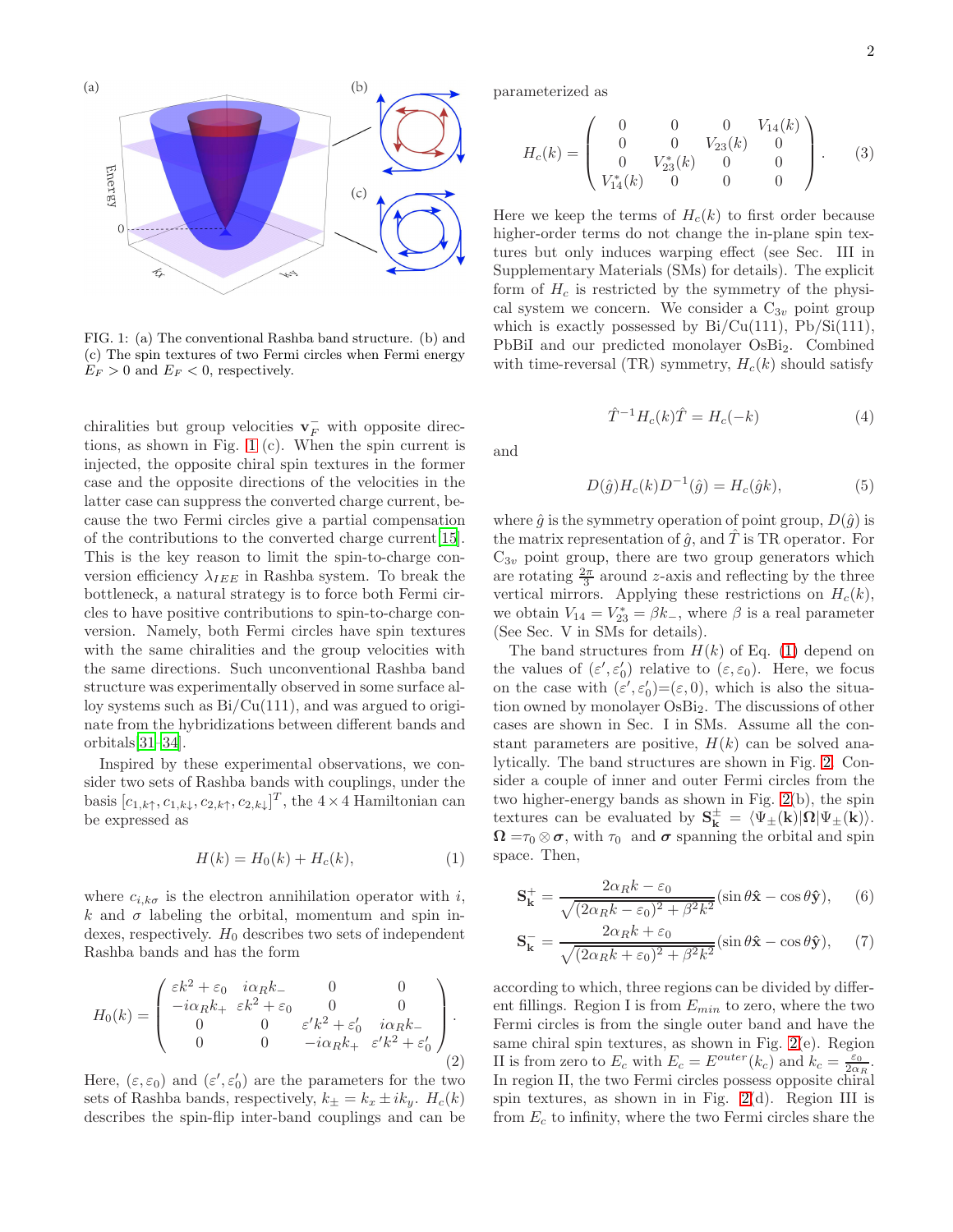$\overline{E}$  $\mathbf{k}$ without coupling with coupling *c* k. k, k, *k*  $E_F$   $>E_c$ inject spin current *jS kx ky kz*  $A\diagdown J_c$ (a)  $(b)$   $(c)$ (d) (e) (f)  $(g)$  (h)

k.

<span id="page-2-0"></span>FIG. 2: (a) and (b) The two sets of Rashba bands without and with couplings, respectively. (c), (d) and (e) The spin textures for the two Fermi circles from the two higher-energy bands, when the Fermi energy  $E_F$  lies in Region III, II and I, respectively. (f) The schematic diagram for the spin-tocharge conversion through the unconventional Rashba band structure shown in  $(c)$ , i.e., IEE. The  $\hat{z}$ -directional spin current  $j_s$  with  $\hat{y}$ -directional spin polarization can generates  $\hat{x}$ directional charge current  $j_c$ . (g) and (h) The configurations of the two Fermi circles from two higher-energy bands shown in (c) before and after injection of spin current, respectively.

same chiral spin textures, as shown in in Fig. [2\(](#page-2-0)c). More remarkably, two Fermi circles in Region III have the same directions of velocities. This means the band structures in the Region III belong to the unconventional Rashbatype. The situations are similar for the two lower-energy bands in Fig. [2](#page-2-0) (b).

Now, we consider the spin injection process as shown in Fig. [2](#page-2-0) (f). In Region III, the two Fermi circles should move  $\delta$ **k** along the same direction in momentum space, as shown in Fig. [2](#page-2-0)  $(g)$  and  $(h)$ . Such Fermi circles shift means the in-plane charge current is generated. This is the physical picture of the spin-to-charge conversion, i.e., the IEE. In the semiclassical Boltzmann transport theory [\[35\]](#page-5-1), the shift of the Fermi circles is equivalent to application of a homogeneous electrostatic field E, which generates a directional current and makes the distribution function  $f_k$  to deviate from the equilibrium distribution function  $f_k^0$ . In the zero-temperature limit, we have  $f_k = f_k^0 - |e| \Lambda_k \cdot \mathbf{E} \delta(E_k - E_F)$ , and the spin polarization  $\langle \mathbf{S} \rangle$  can be expressed as  $\langle \mathbf{S} \rangle = \sum_k \mathbf{S}_k (f_k - f_k^0)$ . Here, e is the elementary charge, and  $\Lambda_k$  is the mean free path. Under the relaxation-time approximation,  $\Lambda_k = \tau_k v_k$ 



<span id="page-2-1"></span>FIG. 3: (a) The inter-band scattering factor as function as Fermi energy, which is proportional to the inter-band transition rate  $|\langle \Psi_+(k)|\Psi_-(k)\rangle|^2$ . (b) Total spin polarization of conventional and unconventional Rashba systems, where we adopt the same parameter of Rashba coupling  $\alpha_R$ . (c) The relative spin current  $j_s(E_F)/j_s(0)$  and the relative charge current  $j_c(E_F)/j_c(0)$  as the function as the Fermi energy for the unconventional Rashba systems . (d) The spin-to-charge conversion efficiency  $\lambda_{IEEE}$  of the conventional and unconventional Rashba systems as the function as the Fermi energy. Here,  $\lambda_{IEEE}$  is in unit of  $\lambda_0$ , which is the IEE length of conventional Rashba system at  $E_F = 0$ . The shadowed regions correspond to the shadowed regions shown in Fig. 4 (d). In both (c) and (d), we adopt the same fitting parameters from monolayer OsBi<sub>2</sub>.

with  $\tau_k$  and  $\mathbf{v}_k$  the momentum relaxation time and the group velocity, respectively. We consider two Fermi circles from two higher-energy bands, as shown in Fig. [2.](#page-2-0) (b). Note that the results for two Fermi circles from two lower-energy bands are similar. With the help of the spin textures in Eqs. [\(6\)](#page-1-2) and [\(7\)](#page-1-3)(See Sec. II in SMs for details), we have

<span id="page-2-2"></span>
$$
\langle \mathbf{S} \rangle = \frac{|e|A}{2\pi\hbar} \sum_{\eta} I^{\eta}(k_F^{\eta}) \tau_F^{\eta} k_F^{\eta} (\hat{\mathbf{v}}_F^{\eta} \cdot \hat{\mathbf{k}}_F^{\eta})(\hat{\mathbf{z}} \times \mathbf{E}). \tag{8}
$$

Here,  $\eta = \pm$  labels the inner and outer Fermi circles, respectively.  $I^{\eta}(k)$  $= (2\alpha_R k + )$  $(\eta \varepsilon_0)/\sqrt{(2\alpha_R k + \eta \varepsilon_0)^2 + \beta^2 k^2}$  is the factor for spin polarization.  $A, \hat{v}_F$  and  $\hat{k}_F$  is the area of the unit cell, the unit vector of group velocity and Fermi momentum, respectively. Since the two Fermi circles share identical directions of spin polarization and group velocity in Region III, they both give positive contributions to total spin polarization. Additionally, as shown in Fig.  $3(a)$  $3(a)$ , the rate of inter-band scattering is greatly reduced with the increase of  $E_F$ , because the spin-flip backscattering is forbidden. Accordingly, the momentum relaxation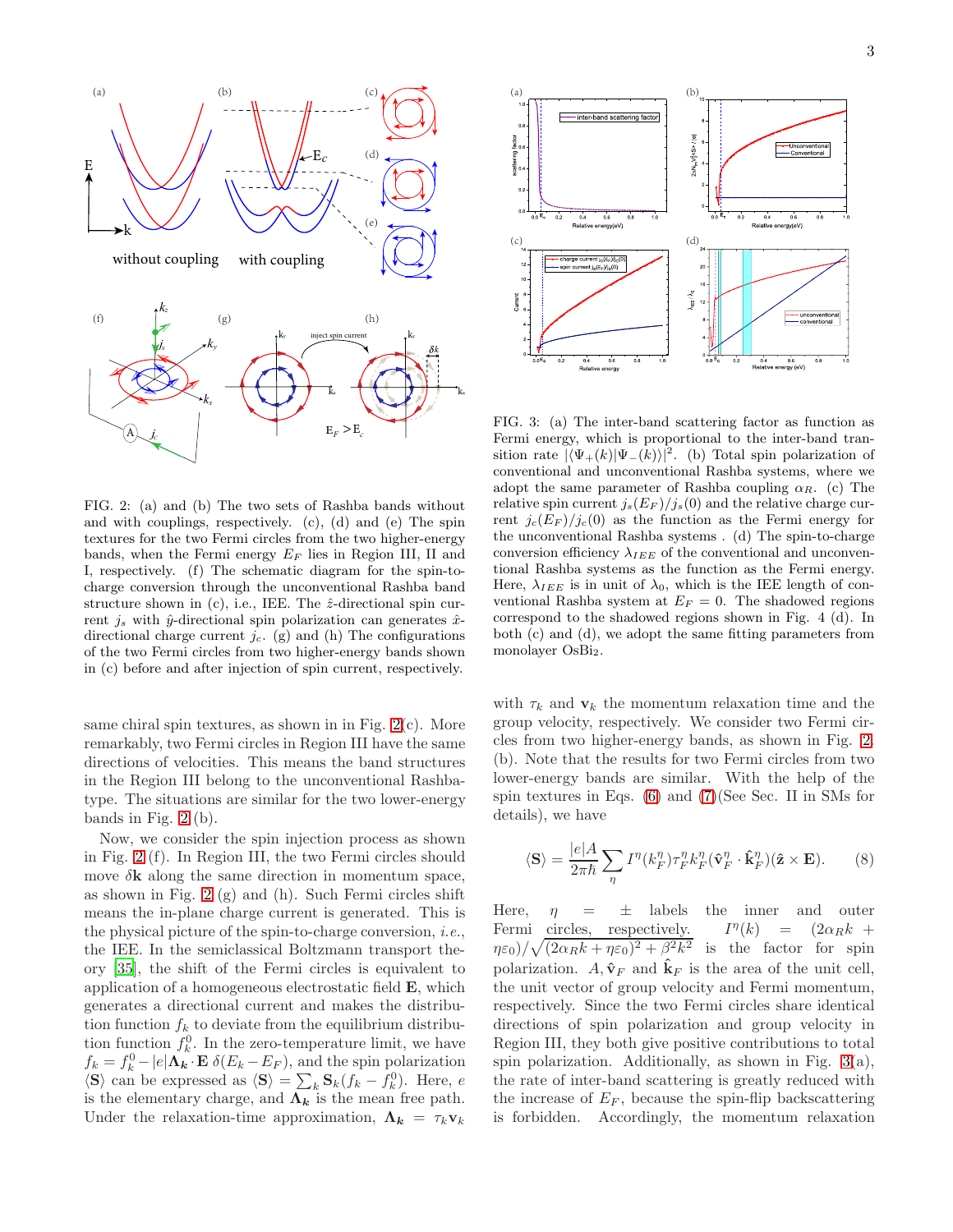time is also increased. These two aspects strongly enhance the spin polarization  $\langle S \rangle$ , as shown in Fig. [3\(](#page-2-1)b). When  $E_F \gg E_c$ , the factor of spin polarization and radii of two Fermi circles tend to be equal, the spin polarization can be approximately expressed as

$$
\langle \mathbf{S} \rangle_{E_F \gg E_c} = \frac{\alpha_R |e|}{2\pi N_{im} V_0^2} (\sqrt{1 + \frac{4\varepsilon \Delta E_F}{\alpha_R^2 + \beta^2}} - 1)(\hat{\mathbf{z}} \times \mathbf{E}), \tag{9}
$$

with  $\Delta E_F = E_F - \frac{1}{2}\varepsilon_0$ . Here,  $N_{im}$  and  $V_0$  denote the number of δ-scattering centers and the s-wave scattering potential, respectively. In conventional Rashba system, the spin polarization  $\langle \mathbf{S} \rangle_{Rashba} = \alpha_R |e|/(2\pi N_{im}V_0^2)$  (See Sec. II in SMs for details), which is a constant when  $E_F > 0$ . Thus, the spin polarization in unconventional Rashba system rapidly surpasses the conventional one, as shown in Fig.  $3(b)$  $3(b)$ .

The spin current density  $\mathbf{j}_s$  shown in Fig. [3](#page-2-1) (c) can be related with the spin polarization  $\langle S \rangle$  shown in Eq. [\(8\)](#page-2-2) by  $\mathbf{j}_s = \frac{e \langle S \rangle}{\tau_F}$  $\hat{\tau}_F(\Sigma)$ **2**. The generated charge current density  $\mathbf{j}_c$ shown in Fig. [3](#page-2-1) (c) can be obtained by  $\mathbf{j}_c = e \sum_k \mathbf{v}_k (f_k$  $f_k^0$ ). The spin-to-charge conversion efficiency  $\lambda_{IEEE}$  can be further expressed as

$$
\lambda_{IEEE} = j_c/j_s = \frac{\sum_{\eta} k_F^{\eta} \tau_F^{\eta} v_F^{\eta}}{\sum_{\eta} I^{\eta} (k_F^{\eta}) k_F^{\eta} (\hat{\mathbf{v}}_F^{\eta} \cdot \hat{\mathbf{k}}_F^{\eta})}.
$$
(10)

For the conventional Rashba system,  $\lambda_{IEE}^{con} \sim \alpha_R \tau_F / \hbar +$  $4\varepsilon\tau$ <sub>F</sub> $E_F/(\alpha_R\hbar)$  with a nearly constant  $\tau_F$ . Then,  $\lambda_{IEEE}^{con}$ tends to be the constant  $\lambda_0$ , when  $E_F \sim 0$ , and is linearly increased with the shift of  $E_F$ , indicated by the blue line in Fig. [3\(](#page-2-1)d). For the unconventional Rashba system, however, with the increase of  $E_F$ , the inter-band scattering rate  $\propto |\langle \Psi_+(k)|\Psi_-(k)\rangle|^2$  rapidly decreases, as shown in Fig.  $3(a)$  $3(a)$ , which gives a large momentum-relaxation time  $\tau_F$ . Thus, the larger charge current  $j_c$  is generated. Meanwhile, stronger spin polarization generates larger spin current  $j_s$ . These two effects compete with each other. The numerical results of the relative  $j_c$  and  $j_s$ for the unconventional Rashba system are shown in Fig. [3\(](#page-2-1)c), from which, one can clearly find the competitive relation between  $j_c$  and  $j_s$ . Compared with conventional Rashba system, unconventional Rashba system has lower rate of increase but much larger initial value of  $\lambda_{IEE}$ length, as indicated by the red curve in Fig. [3\(](#page-2-1)d). In the energy window we most concern, such as the shadowed regions in Fig. [3\(](#page-2-1)d), which correspond to the situations in monolayer OsBi<sub>2</sub> with  $\lambda_{IEEE}^{ucon}/\lambda_{IEEE}^{con} \sim 10$ . The unconventional Rashba system has remarkable advantages than conventional Rashba systems.

The search for a simple physical material with the unconventional Rashba band structures is of fundamental importance for achieving the giant IEE. Our previous studies indicate the trigonal layered  $PtBi<sub>2</sub>$ -type materials tend to form the buckled structure for the top layer



<span id="page-3-0"></span>FIG. 4: (a) and (b) The top and side view of the Crystal structure of monolayer OsBi2, respectively. (c) The band structures along the high-symmetry lines. (d) and (e) The spin textures of different Fermi circles around Γ point for two different Fermi energy 0.235eV and -0.125eV, respectively. The green arrows indicate the direction and intensity of spin textures.

of Bi [\[36\]](#page-5-2). Such kinds of distortion naturally breaks the inversion symmetry. Following the similar strategy, we perform the first-principles calculations to search for the same structures with different elements (See Sec. IV in SMs for details). We find that the monolayer  $OsBi<sub>2</sub>$ meets all the requirements. The relaxed structure is shown in Fig. [4\(](#page-3-0)a) and (b). The crystal constant is  $a = b = 6.78\text{\AA}$ . The calculated band structure is shown in Fig. [4\(](#page-3-0)c). The point group is  $C_{3v}$  as our aforementioned discussions. With SOC, all the bands at  $\Gamma$  point can be classified into three Irreducible representations (IRs),  $\Gamma_4$ ,  $Γ_5$  and  $Γ_6$  [\[37\]](#page-5-3). Deviate from Γ point, the two sets of the twofold degenerate  $\Gamma_4$  bands splits into Rashba-type and couple together to give the unconventional spin textures, as conformed by Fig. [4](#page-3-0) (d) and (e). The details of the construction of the effective k·p model near Γ point are present in Sec. V in SMs.

Note that the aforementioned discussions focus on either the two higher-energy bands or the two lower-energy bands, as shown in Fig. [2\(](#page-2-0)b). In continuous model described by  $Eq.(1)$  $Eq.(1)$ , all the four bands should be considered. However, in monolayer  $OsBi<sub>2</sub>$ , the lattice symmetries force only two bands to be occupied and the other two bands to be gapped when the Fermi energy lies in the shadowed regions, as shown in Fig. [4](#page-3-0) (c). This is a crucial point to guarantee the aforementioned results can be applied in monolayer  $OsBi<sub>2</sub>$ . With the fitting parameters from monolayer OsBi<sub>2</sub>, the  $\lambda_{IEE}$  of OsBi<sub>2</sub> in the shadowed regions indeed realize the giant IEE with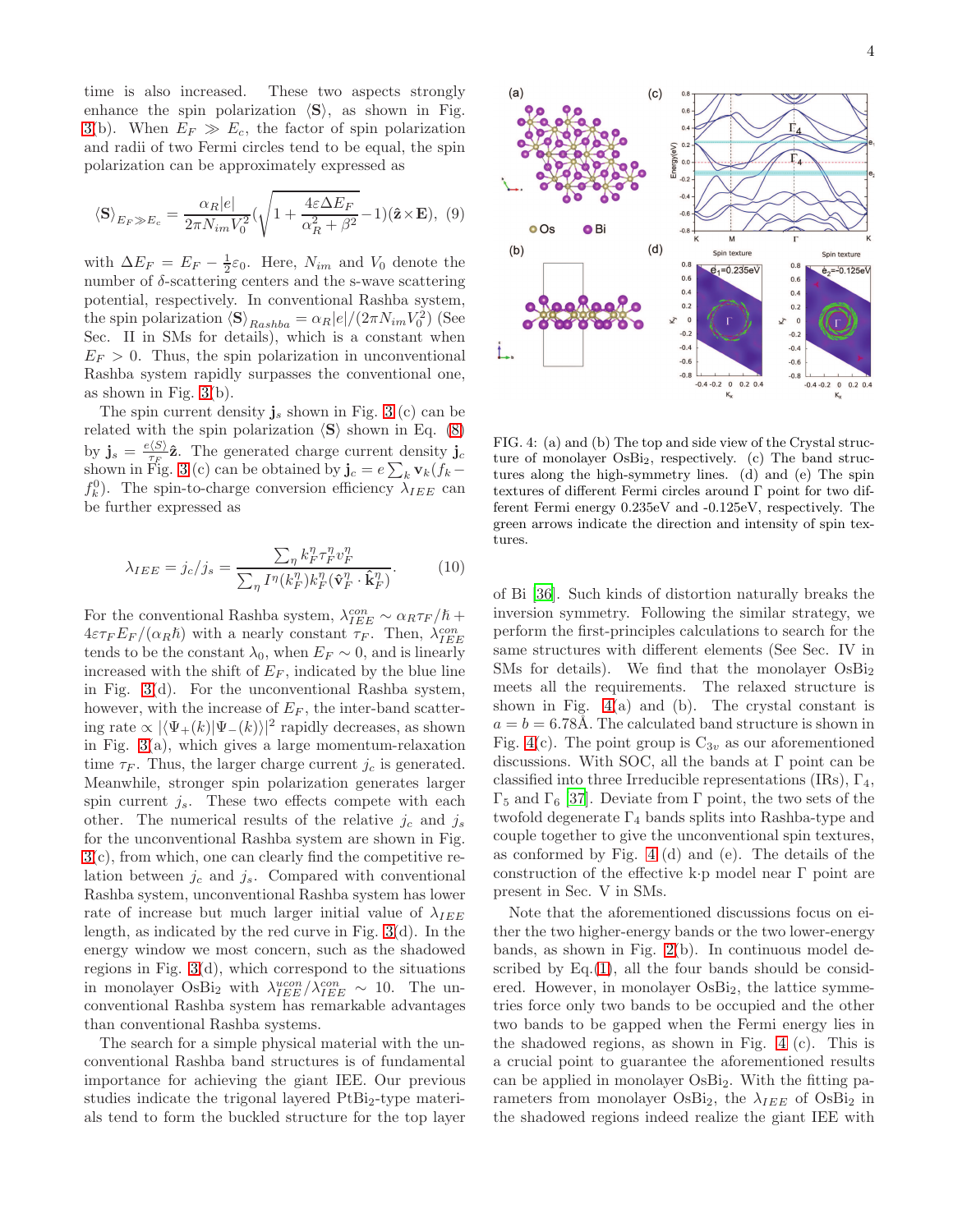$\lambda_{IEEE}^{ucon}/\lambda_{IEEE}^{con} \sim 10$ , as indicated in Fig. [3](#page-2-1) (d). The Fermi level of the pristine monolayer OsBi<sup>2</sup> does not lie in the shadowed region in Fig. [4\(](#page-3-0)b). To tune it, many practical methods can be adopted, such as chemical doping, electrostatic gating and ionic liquid gating etc[\[38–](#page-5-4)[44\]](#page-5-5).

In conclusion, we propose that the unconventional Rashba system can give rise to a new mechanism to realize the spin-to-charge conversion. With the help of semiclassical transport theoretical analysis, we find that the spin-to-charge conversion efficiency is much higher than that in the conventional Rashba system. More meaningfully, our first-principles calculations prove that monolayer OsBi<sub>2</sub> belongs to such unconventional Rashba system. It makes monolayer  $OsBi<sub>2</sub>$  to be a promising material to host the giant IEE. Our studies provide a new mechanism to promote the charge-to-spin conversion efficiency in modern spintronics.

This work was financially supported by the National Key R&D Program of China No. 2017YFA0303201, National Natural Science Foundation of China under Grants (No. 12022413, No. 11674331, No.11625415), the "Strategic Priority Research Program (B)" of the Chinese Academy of Sciences, Grant No. XDB33030100, the '100 Talents Project' of the Chinese Academy of Sciences, the Collaborative Innovation Program of Hefei Science Center, CAS (Grants No. 2020HSC-CIP002), the CASHIPS Director's Fund (BJPY2019B03), the Science Challenge Project under Grant No. TZ2016001. A portion of this work was supported by the High Magnetic Field Laboratory of Anhui Province, China.

<sup>∗</sup> Electronic address: [haon@hmfl.ac.cn](mailto:haon@hmfl.ac.cn)

- <span id="page-4-0"></span>† Electronic address: [zhang˙ping@iapcm.ac.cn](mailto:zhang_ping@iapcm.ac.cn)
- <span id="page-4-2"></span><span id="page-4-1"></span>[1] J. Sinova, Sergio O. Valenzuela, J. Wunderlich, C. H. Back, and T. Jungwirth, Rev. Mod. Phys. 87, 1213 (2015).
- <span id="page-4-3"></span>[2] I. Žutić, J. Fabian, and S. Das Sarma, Rev. Mod. Phys. 76, 323 (2004).
- <span id="page-4-4"></span>[3] V. M. Edelstein, Solid State Commun. 73, 233 (1990).
- <span id="page-4-6"></span>[4] C. R. Ast, J. Henk, A. Ernst, L. Moreschini, M. C. Falub, D. Pacilé P. Bruno, K. Kern, and M. Grioni, Phys. Rev. Lett. 98, 186807 (2007).
- [5] J. C. Rojas-Sanchez, L. Vila, G. Desfonds, S. Gambarelli, J. P. Attane, J. M. D. Teresa, C. Magen, and A. Fert, Nat. Commun. 4, 2944 (2013).
- [6] S. Sangiao, J. M. D. Teresa, L. Morellon, I. Lucas, M. C. Martinez-Valarte, and M. Viret, Appl. Phys. Lett. 106, 172403 (2015)
- [7] A. Nomura, T. Tashiro, H. Nakayama, and K. Ando, Appl. Phys. Lett. 106, 212403 (2015).
- [8] M. B. Jungfleisch, W. Zhang, J. Sklenar, W. Jiang, J. E. Pearson, J. B. Ketterson, and A. Hoffmann, Phys. Rev. B 93, 224419 (2016).
- [9] M. Isasa, M. C. Martínez-Valarte, E. Villamor, C. Magén, L. Morellón, J. M. De Teresa, M. R. Ibarra, G. Vignale, E. V. Chulkov, E. E. Krasovskii, L. E. Hueso, and F.

Casanova, Phys. Rev. B 93, 014420 (2016).

- [10] H. J. Zhang, S. Yamamoto, B. Gu, H. Li, M. Maekawa, Y. Fukaya, and A. Kawasuso, Phys. Rev. Lett. 114, 166602 (2015)
- <span id="page-4-7"></span>[11] H. Nakayama, Y. Kanno, H. An, T. Tashiro, S. Haku, A. Nomura, and K. Ando, Phys. Rev. Lett 117, 116602 (2016).
- [12] M. Offidani, M. Milletar, R. Raimondi, and A. Ferreira, Phys. Rev. Lett 119, 196801 (2017).
- [13] L. A. Beníez, W. S. Torres, J. F. Sierra, M. Timmermans, J. H. Garcia, S. Roche, M. V. Costache and S. O. Valenzuela, Nat. Mater. 19, 170-175 (2020).
- [14] E. Lesne, Y. Fu, S. Oyarzun, J. C. Rojas-Sánchez, D. C. Vaz, H. Naganuma, G. Sicoli, J.-P. Attané M. Jamet, E. Jacquet, J.-M. George, A. Barthélémy, H. Jaffrès, A. Fert, M. Bibes and L. Vila, Nat. Mater. 15, 1261-1266 (2016).
- <span id="page-4-5"></span>[15] J.-C. Rojas-Sanchez, S. Oyarzún, Y. Fu, A. Marty, C. Vergnaud, S. Gambarelli, L. Vila, M. Jamet, Y. Ohtsubo, A. Taleb-Ibrahimi, P. Le Fèvre, F. Bertran, N. Reyren, J.-M. George, and A. Fert, Phys. Rev. Lett 116, 096602 (2016).
- [16] L. Fu, C. L. Kane, and E. J. Mele, Phys. Rev. Lett. 98, 106803 (2007).
- [17] L. Fu and C. L. Kane Phys. Rev. B 76, 045302 (2007).
- [18] M. Z. Hasan and C. L. Kane, Rev. Mod. Phys. 82, 3045 (2010).
- [19] X.-L. Qi and S.-C. Zhang, Rev. Mod. Phys. 83, 1057 (2011).
- [20] M. Rodriguez-Vega, G. Schwiete, J. Sinova, and E. Rossi, Phys. Rev. B 96, 235419 (2017).
- <span id="page-4-8"></span>[21] R. Dey, N. Prasad, L. F. Register, and S. K. Banerjee, Phys. Rev. B 97, 174406 (2018).
- <span id="page-4-9"></span>[22] Y. A. Bychkov and E. I. Rashba, J. Phys. C 17, 6039 (1984).
- <span id="page-4-10"></span>[23] K. Ishizaka, M. S. Bahramy, H. Murakawa, M. Sakano, T. Shimojima, T. Sonobe, K. Koizumi, S. Shin, H. Miyahara, A. Kimura, K. Miyamoto, T. Okuda, H. Namatame, M. Taniguchi, R. Arita, N. Nagaosa, K. Kobayashi, Y. Murakami, R. Kumai, Y. Kaneko, Y. Onose and Y. Tokura, Nat. Mater. 10, 521-526 (2011).
- [24] J. Park, S. W. Jung, M.-C. Jung, H. Yamane, N. Kosugi, and H. W. Yeom, Phys. Rev. Lett 110, 036801 (2013).
- [25] A. Varykhalov, D. Marchenko, M. R. Scholz, E. D. L. Rienks, T. K. Kim, G. Bihlmayer, J. Sánchez-Barriga, and O. Rader, Phys. Rev. Lett 108, 066804 (2012).
- [26] D. Niesner, M. Wilhelm, I. Levchuk, A. Osvet, S. Shrestha, M. Batentschuk, C. Brabec, and T. Fauster, Phys. Rev. Lett 117, 126401 (2016).
- [27] A. Crepaldi, L. Moreschini, G. Autes, C. Tournier-Colletta, S. Moser, N. Virk, H. Berger, Ph. Bugnon, Y. J. Chang, K. Kern, A. Bostwick, E. Rotenberg, O. V. Yazyev, and M. Grioni, Phys. Rev. Lett 109, 096803 (2012).
- [28] Ka Shen, G. Vignale, and R. Raimondi, Phys. Rev. Lett. 112, 096601 (2014).
- <span id="page-4-11"></span>[29] A. Johansson, J. Henk, and I. Mertig, Phys. Rev. B 93, 195440 (2016).
- <span id="page-4-12"></span>[30] M. S. Bahramy, P. D .C. King, A. de la Torre, J. Chang, M. Shi, L. Patthey, G. Balakrishnan, Ph. Hofmann, R. Arita, N. Nagaosa and F. Baumberger. Nat. Commun. 3, 1159 (2012).
- <span id="page-4-13"></span>[31] H. Mirhosseini, J. Henk, A. Ernst, S. Ostanin, C.-T. Chiang, P. Yu, A. Winkelmann, and J. Kirschner, Phys. Rev.